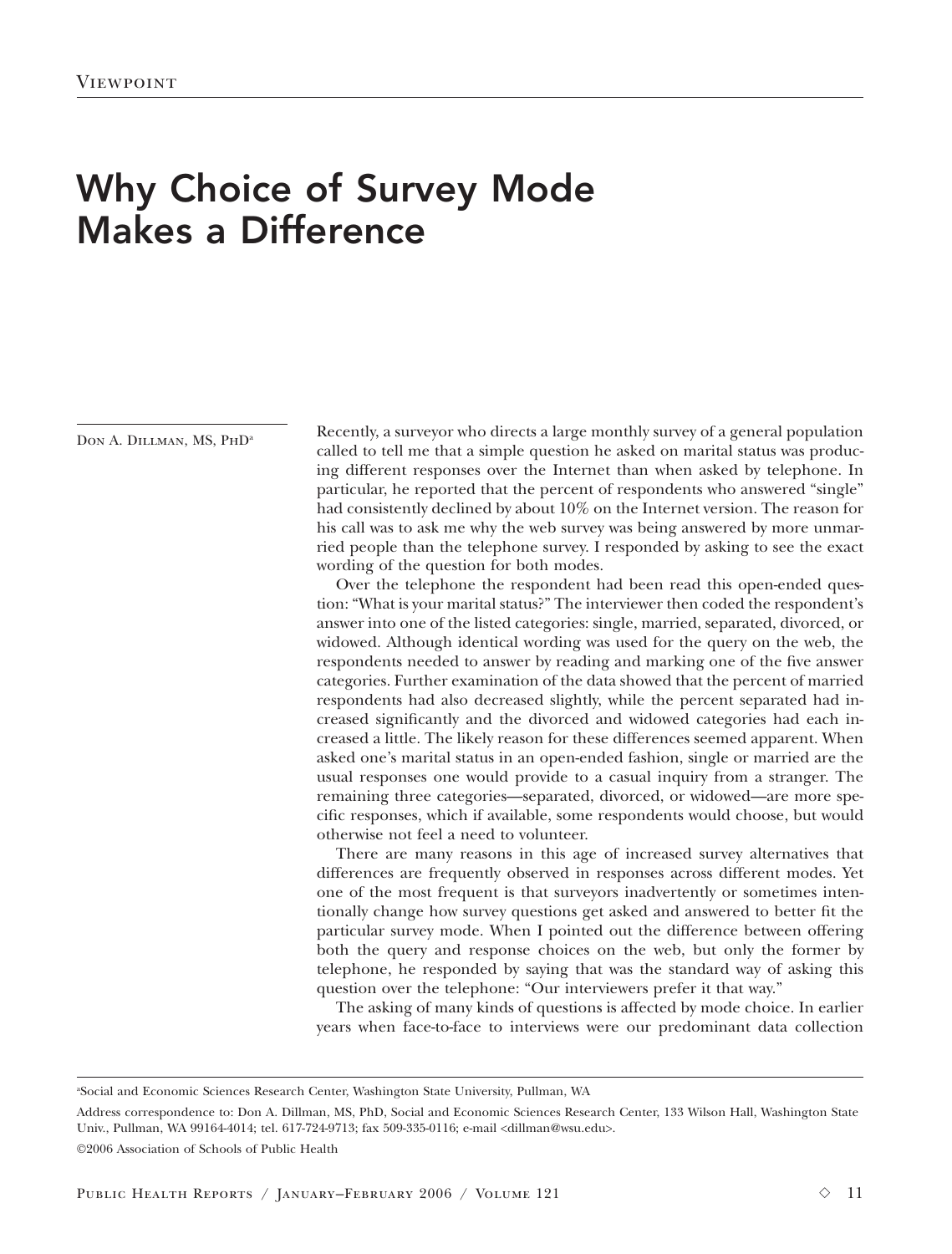methodology, surveyors often used long scales with word labels attached to each category. The response task was made easier by providing a "show card" that reminded each respondent of the label for each scale point. The rise of telephone interviewing, with its complete dependence on verbal communication, combined with the desire to limit interview length, led to greater use of shorter polar-point scales (e.g., "On a scale of 1 to 5 where 1 means not at all satisfied and 5 means completely satisfied, and you can use any number from 1 to 5, how satisfied are you?"). To understand the reason for removing word labels for each scale point one needs only to visit a call center and listen to telephone interviewers as they struggle to correctly deliver questions that use fully labeled scales.

The development of Internet surveying has accentuated one particular mode difference, the use of check-all-that-apply questions. The HTML programming used in the construction of most web surveys assigns a radio button (small circle) to question choices when only one answer is to be selected; if more than one answer can be chosen, boxes are provided. The availability of this construction feature appears to be fostering an increase in the use of questions such as, "Please check all of the news sources from which you have gained information about current events in the past week," followed by choices like daily newspaper, weekly news magazine, radio news program, television news program, and trade publication. If a similar question were asked in a telephone interview, it would be changed to elicit a yes/no answer to each news source. Research has shown that yes/no question formats result in answer choices being selected more often than when a check-all format is used.<sup>1,2</sup>

In addition to the tendency for users of different survey modes to construct questions in different ways, sometimes intentionally and sometimes inadvertently, research has shown that certain mode differences are likely to occur even when the question stimulus is identical.3 For example, the simple question, "How would you describe your health, would you say excellent, good, fair or poor?" consistently produces more answers of "excellent" when asked in interviews as opposed to a self-administered format. Respondents have also been reported as more likely to acquiesce, i.e., give agreeable answers, in interviews and more likely to choose from last offered rather than the first offered response alternatives.4

In addition to the mode differences between interviewer and self-administered surveys, current research suggests that all self-administrated formats are not the same. Questions consist of more than words. Whether respondents see and read questions, the order in which they process the information they contain, and how they interpret the content depends on the use of numbers, symbols, and graphical composition. For example, a large-scale experiment embedded in the U.S. 2000 Decennial Census showed that the combined use of symbols (arrows) in combination with larger and darker fonts to direct people to the next appropriate question reduced the error of not skipping ahead when directed to do so by about one-third, from 19.7% to 13.5%.5 Additional research has revealed that on paper questionnaires, the use of symbols, horizontal vs. vertical layout of scalar categories, the sizes of answer boxes for open-ended questions, and other nonverbal features of question display significantly influence respondent answer choices.<sup>6</sup>

The reality of today's data collection environment means that we cannot ignore the need to sometimes change survey modes, or mix them by collecting some data by one mode, and the remaining data by another. Declines in response rates for telephone interviews and sampling considerations are pushing more surveyors in the direction of mixed-mode designs. In addition, the move toward relying simultaneously on combinations of telephone, face-to-face, group-administration, mail, the Internet, and/or touchtone data entry by telephone, has in some large survey organizations led to the creation of different specialized survey units, each with its own idea of how questions should be worded and presented to respondents. The trend in such organizations seems to be for maximizing design features for each mode rather than creating an optimal or unimode design that minimizes differences in respondents' answers across modes.

As a result, we face three interconnected challenges. First, we must find ways to reduce unintentional differences in the question stimulus presented to respondents who answer by different modes. Second, we need to continue research on ways of reducing and/or adjusting for traditional mode differences such as social desirability and acquiescence. Added to this is the third challenge of better understanding how the multiple visual languages used to express questions in selfadministered surveys may produce differences in responses within this mode. Attending to each of these issues is essential if mixed-mode surveying is going to be successful in producing accurate estimates from sample surveys.

## REFERENCES

- 1. Rasinski KA, Mingay D, Bradburn NM. Do respondents really 'mark all that apply' on self-administered questions? Public Opinion Quarterly 1994;58:400-8.
- 2. Smyth J, Dillman DA, Christian LM, Stern MF. Comparing check-